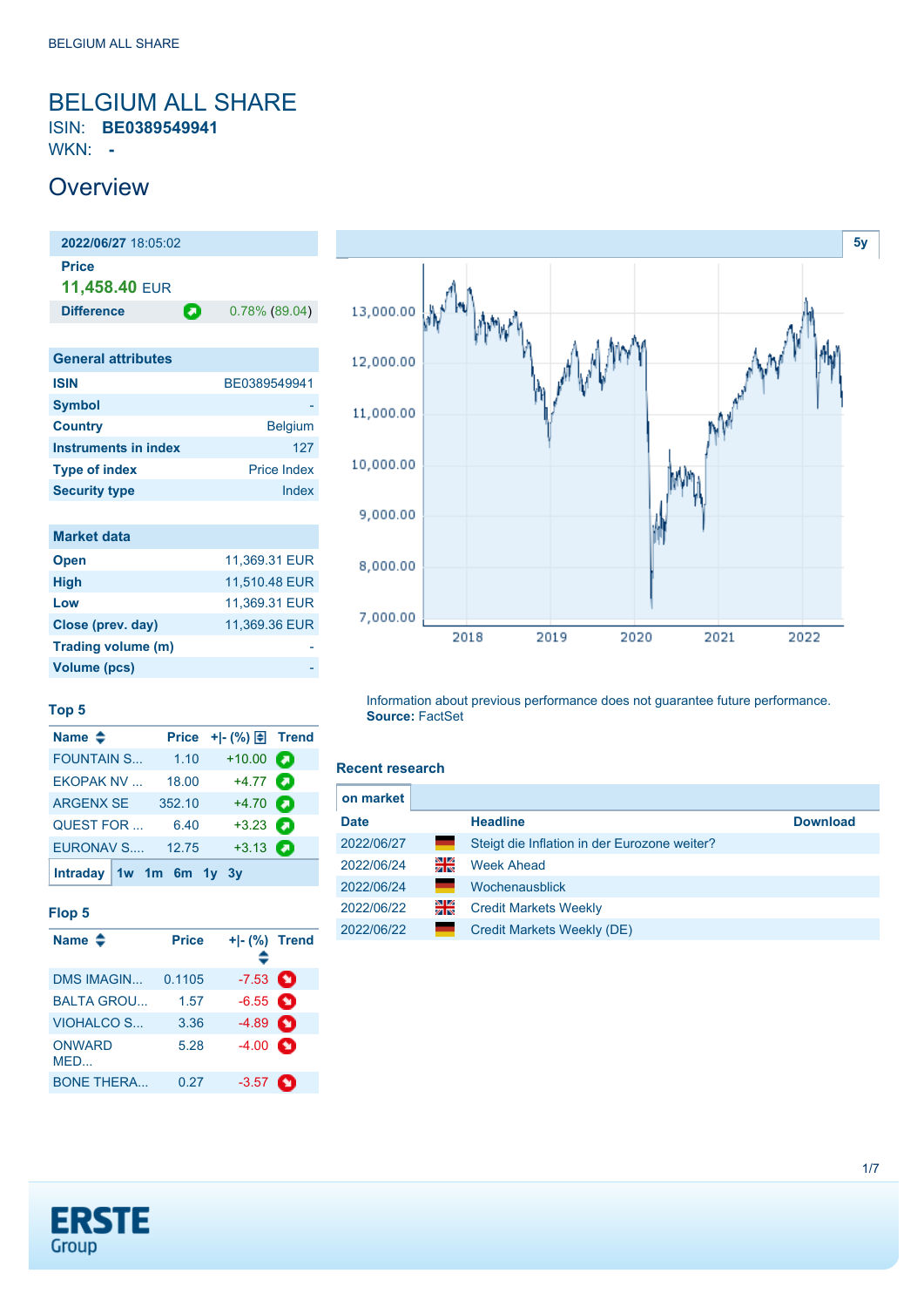| Intraday 1w 1m 6m 1y 3y    |  |  |  |  |
|----------------------------|--|--|--|--|
|                            |  |  |  |  |
| <b>Futures and Options</b> |  |  |  |  |
| <b>Related Futures</b>     |  |  |  |  |
| <b>Related Options</b>     |  |  |  |  |
|                            |  |  |  |  |

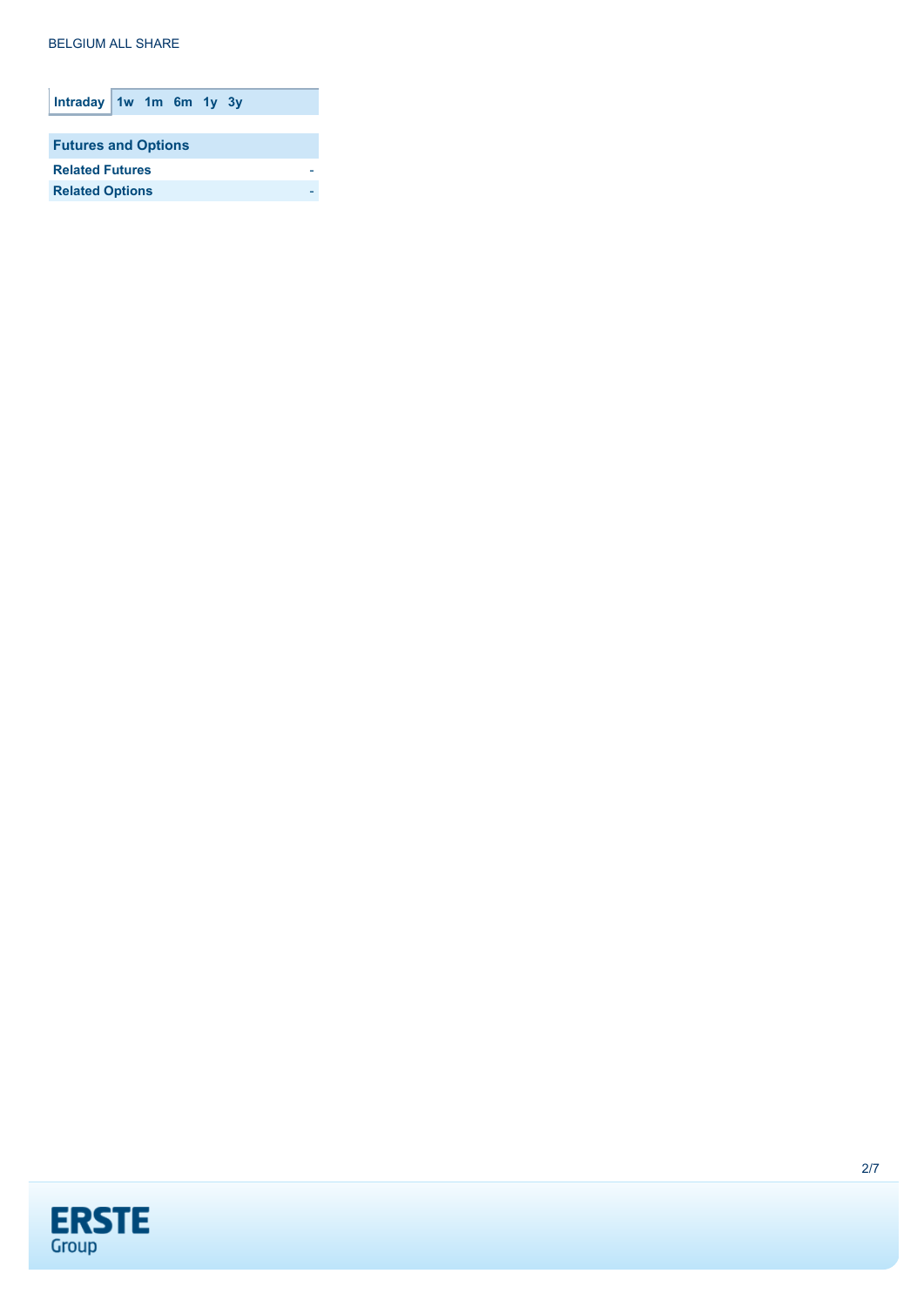## **Details**

**2022/06/27** 18:05:02

**Price**

**11,458.40** EUR

**Difference 0.78% (89.04)** 

| <b>General attributes</b> |                |
|---------------------------|----------------|
| <b>ISIN</b>               | BF0389549941   |
| <b>Symbol</b>             |                |
| <b>Country</b>            | <b>Belgium</b> |
| <b>Security type</b>      | Index          |
| Instruments in index      | 127            |

| <b>Market data</b> |               |
|--------------------|---------------|
| <b>Open</b>        | 11.369.31 EUR |
| <b>High</b>        | 11,510.48 EUR |
| Low                | 11,369.31 EUR |
| Close (prev. day)  | 11.369.36 EUR |
| Trading volume (m) |               |
| Volume (pcs)       |               |



#### **Performance and Risk**

|                   | 6 <sub>m</sub> | 1v                  | 3v       |
|-------------------|----------------|---------------------|----------|
| <b>Perf</b> (%)   | $-9.55%$       | $-5.13%$            | $-2.38%$ |
| Perf (abs.)       | $-1.209.66$    | $-620.14$ $-279.16$ |          |
| <b>Beta</b>       |                |                     |          |
| <b>Volatility</b> | 22.16          | 18.13               | 23.49    |

Information about previous performance does not guarantee future performance. **Source:** FactSet

| <b>Price data</b>                           |                            |
|---------------------------------------------|----------------------------|
| Ø price 5 days   Ø volume 5 days (pcs.)     | 11,355.44 EUR (0)          |
| Ø price 30 days   Ø volume 30 days (pcs.)   | 11,912.75 EUR (0)          |
| Ø price 100 days   Ø volume 100 days (pcs.) | 12,111.22 EUR (0)          |
| Ø price 250 days   Ø volume 250 days (pcs.) | 12,250.70 EUR (0)          |
| <b>YTD High   date</b>                      | 13,310.10 EUR (2022/01/17) |
| <b>YTD Low   date</b>                       | 10,774.99 EUR (2022/03/07) |
| 52 Weeks High   date                        | 13,310.10 EUR (2022/01/17) |
| 52 Weeks Low   date                         | 10,774.99 EUR (2022/03/07) |

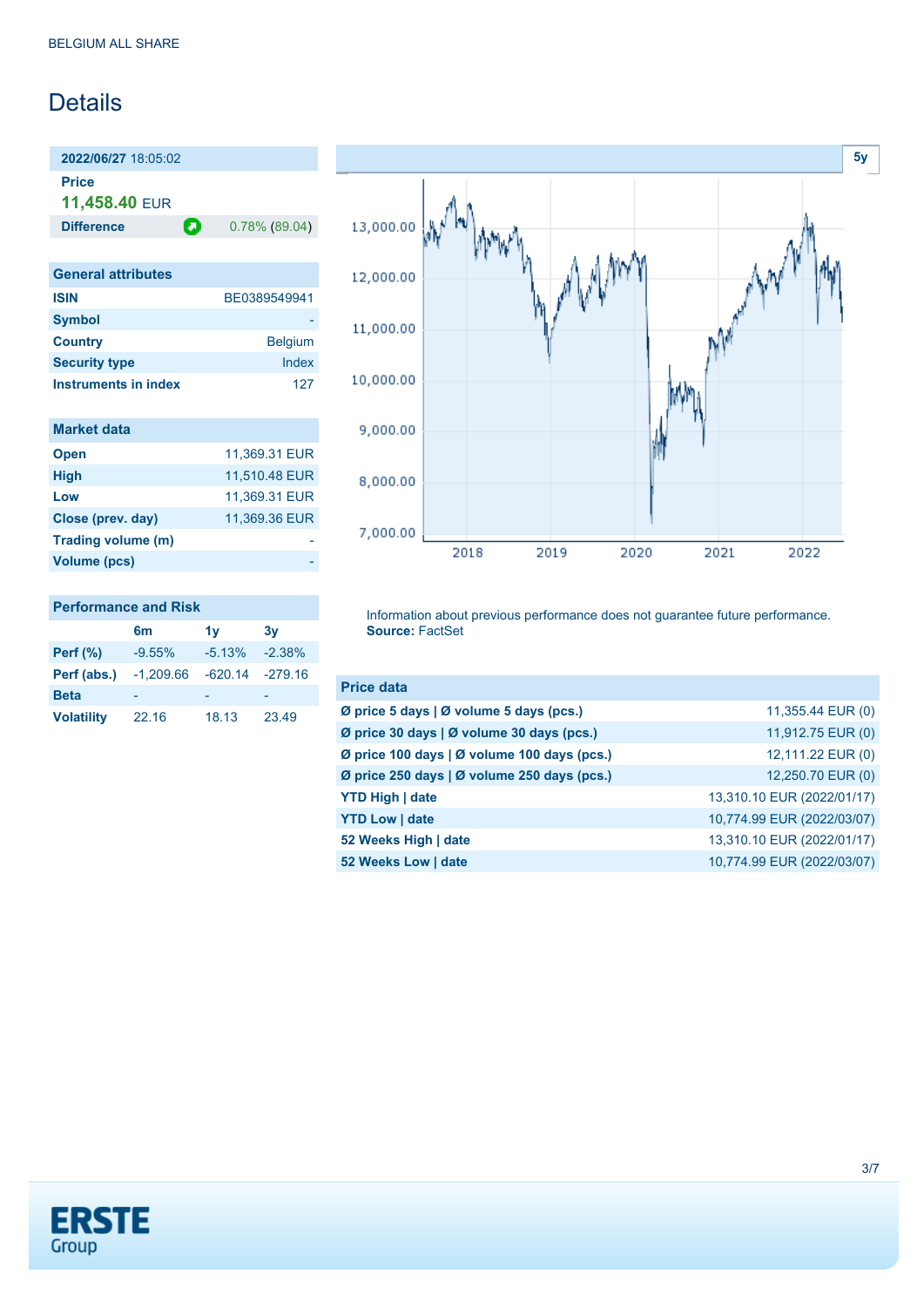# **Composition**

#### Page 1 of 2  $<< <$  $>$   $>$

| Name $\triangle$<br><b>ISIN</b>                     | <b>Price</b> | Diff % $\triangleq$<br>Diff $+/-$ | Performance $\triangle$ | <b>Date</b><br><b>Time</b> | Turnover Pc. ♦<br>Turnover Money ♦ |
|-----------------------------------------------------|--------------|-----------------------------------|-------------------------|----------------------------|------------------------------------|
| <b>ABO GROUP ENVIRONM</b><br>BE0974278104           | 5.00         | 0.40%<br>0.02                     |                         | 22/06/27<br>16:36:54       | 510<br>2,545.00                    |
| <b>ACCENTIS S.A.</b><br>BE0003696102                | 0.037        | $-2.63%$<br>$-0.00$               |                         | 22/06/27<br>16:27:43       | 521,596<br>19,643.00               |
| <b>ACKERMANS &amp; VAN HAAREN N</b><br>BE0003764785 | 145.50       | 0.90%<br>1.30                     |                         | 22/06/27<br>17:35:15       | 31,317<br>4,560,485.00             |
| <b>AEDIFICA NV</b><br>BE0003851681                  | 94.30        | 1.84%<br>1.70                     |                         | 22/06/27<br>17:35:01       | 108,640<br>10,143,323.00           |
| <b>AGEAS SA/NV</b><br>BE0974264930                  | 41.02        | $-2.05%$<br>$-0.86$               |                         | 22/06/27<br>17:35:18       | 373,325<br>15,385,854.00           |
| <b>AGFA-GEVAERT NV</b><br>BE0003755692              | 3.66         | 1.67%<br>0.06                     |                         | 22/06/27<br>17:35:20       | 148,934<br>544,038.00              |
| ANHEUSER-BUSCH INBEV SA<br>BE0974293251             | 51.05        | 0.47%<br>0.24                     |                         | 22/06/27<br>17:39:52       | 1,409,864<br>71,785,314.00         |
| APERAM S.A.<br>LU0569974404                         | 29.95        | 2.25%<br>0.66                     |                         | 22/06/27<br>17:35:05       | 192,848<br>5,783,414.00            |
| <b>ARGENX SE</b><br>NL0010832176                    | 352.10       | 4.70%<br>15.80                    |                         | 22/06/27<br>17:35:00       | 92,056<br>32, 144, 180.00          |
| ASCENCIO S.C.A.<br>BE0003856730                     | 52.50        | 1.94%<br>1.00                     |                         | 22/06/27<br>17:35:02       | 2,724<br>142,168.00                |
| <b>ATENOR SA</b><br>BE0003837540                    | 51.80        | $-0.38%$<br>$-0.20$               |                         | 22/06/27<br>17:35:20       | 811<br>42,042.00                   |
| <b>AVANTIUM NV</b><br>NL0012047823                  | 3.27         | $-1.80%$<br>$-0.06$               |                         | 22/06/27<br>17:35:19       | 217,542<br>724,471.00              |
| AZELIS GROUP N.V.<br>BE0974400328                   | 21.30        | 1.72%<br>0.36                     |                         | 22/06/27<br>17:35:09       | 38,259<br>808,701.00               |
| <b>BALTA GROUP N.V.</b><br>BE0974314461             | 1.57         | $-6.55%$<br>$-0.11$               |                         | 22/06/27<br>17:35:45       | 9,446<br>15,089.00                 |
| <b>BANIMMO SA</b><br>BE0003870871                   | 4.40         | 0.92%<br>0.04                     |                         | 22/06/27<br>09:37:27       | 3,902<br>17,169.00                 |
| <b>BANQUE NATIONALE DE BELGI</b><br>BE0003008019    | 1,665.00     | $-0.30%$<br>$-5.00$               |                         | 22/06/27<br>14:54:38       | 8<br>13,420.00                     |
| <b>BARCO N.V.</b><br>BE0974362940                   | 20.76        | 0.78%<br>0.16                     |                         | 22/06/27<br>17:35:16       | 63.390<br>1,318,494.00             |
| <b>BEFIMMO S.A.</b><br>BE0003678894                 | 47.20        | 0.00%<br>0.00                     |                         | 22/06/27<br>17:35:06       | 122,634<br>5,792,420.00            |
| <b>BEKAERT N.V.</b><br>BE0974258874                 | 33.04        | 1.23%<br>0.40                     |                         | 22/06/27<br>17:35:02       | 56,604<br>1,872,679.00             |
| <b>BELGIAN RESOURCES AND CAP</b><br>BE0020575115    | 8.10         | $0.00\%$<br>0.00                  |                         | 22/06/22<br>11:30:21       | $2^{\circ}$<br>16.00               |
| <b>BELUGA N.V.</b><br>BE0003723377                  | 3.20         | $0.00\%$<br>0.00                  |                         | 22/06/24<br>12:11:57       | 465<br>1,488.00                    |
| <b>BIOCARTIS GROUP NV</b><br>BE0974281132           | 2.045        | $-2.39%$<br>$-0.05$               |                         | 22/06/27<br>17:35:13       | 52,089<br>108,592.00               |
| <b>BIOTALYS NV NPV</b><br>BE0974386188              | 7.18         | $0.00\%$<br>0.00                  |                         | 22/06/27<br>17:35:12       | 707<br>5,006.00                    |

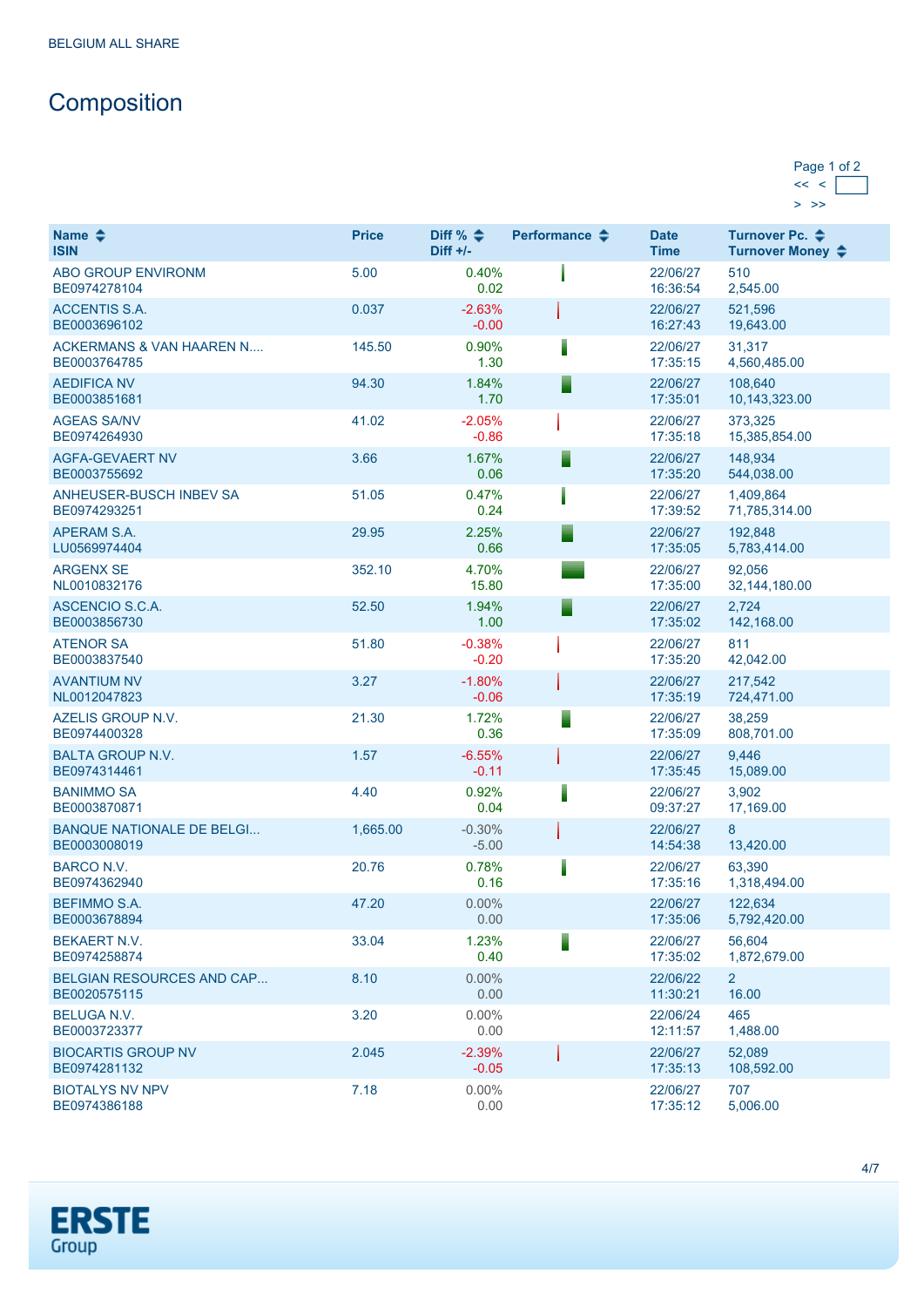| <b>BONE THERAPEUTICS S.A.</b><br>BE0974280126    | 0.27   | $-3.57%$<br>$-0.01$ |   | 22/06/27<br>17:25:55 | 66,432<br>17,988.00        |
|--------------------------------------------------|--------|---------------------|---|----------------------|----------------------------|
| <b>BPOST S.A.</b><br>BE0974268972                | 5.705  | 0.35%<br>0.02       |   | 22/06/27<br>17:35:25 | 287,499<br>1,636,513.00    |
| BREDERODE S.A.<br>LU1068091351                   | 92.30  | 1.65%<br>1.50       |   | 22/06/27<br>17:35:06 | 8,425<br>773,955.00        |
| <b>CAMPINE N.V.</b><br>BE0003825420              | 42.60  | $0.00\%$<br>0.00    |   | 22/06/27<br>11:30:05 | 18<br>767.00               |
| <b>CARE PROPERTY INVESTMENT</b><br>BE0974273055  | 24.45  | 1.66%<br>0.40       |   | 22/06/27<br>17:35:22 | 21,395<br>520,412.00       |
| <b>CELYAD ONCOLOGY SA</b><br>BE0974260896        | 1.686  | 1.44%<br>0.02       | Ē | 22/06/27<br>17:21:17 | 4,037<br>6,938.00          |
| <b>CENERGY HLDGS SA NPV</b><br>BE0974303357      | 2.66   | $-3.27%$<br>$-0.09$ |   | 22/06/27<br>15:16:11 | 4,248<br>11,852.00         |
| CIE D'ENTERPRISES CFE S.A<br>BE0003883031        | 103.60 | 0.78%<br>0.80       |   | 22/06/27<br>17:35:20 | 8,890<br>920,584.00        |
| CIE IMMOBILIÈRE DE BELGIQ<br>BE0003599108        | 60.10  | $0.00\%$<br>0.00    |   | 22/06/27<br>17:35:14 | 1,414<br>85,574.00         |
| <b>COFINIMMO SA NPV</b><br>BE0003593044          | 109.80 | 0.73%<br>0.80       |   | 22/06/27<br>17:38:34 | 58,862<br>6,450,515.00     |
| <b>COMPAGNIE DE SAINT-GOBAIN</b><br>FR0000125007 | 42.785 | $-1.06%$<br>$-0.46$ |   | 22/06/27<br>17:35:07 | 1,269,403<br>54,399,783.00 |
| COMPAGNIE DU BOIS SAUVAGE<br>BE0003592038        | 333.00 | 0.91%<br>3.00       | I | 22/06/27<br>16:56:36 | 119<br>39,059.00           |
| <b>CRESCENT N.V.</b><br>BE0003836534             | 0.0183 | $0.00\%$<br>0.00    |   | 22/06/27<br>16:36:49 | 321,745<br>5,842.00        |
| <b>CUMULEX NV NPV 'B'</b><br>BE0003463685        | 2.96   | 17.46%<br>0.44      |   | 22/06/14<br>16:30:19 | 40<br>118.00               |
| <b>D'IETEREN GROUP SA/NV</b><br>BE0974259880     | 138.30 | 2.22%<br>3.00       |   | 22/06/27<br>17:35:39 | 53,085<br>7,323,131.00     |
| DECEUNINCK N.V.<br>BE0003789063                  | 2.31   | 2.44%<br>0.06       |   | 22/06/27<br>17:35:07 | 45,468<br>104,518.00       |
| <b>DMS IMAGING SA</b><br>BE0974289218            | 0.1105 | $-7.53%$<br>$-0.01$ |   | 22/06/27<br>16:12:41 | 6,422<br>747.00            |
| <b>ECONOCOM GROUP SA</b><br>BE0974313455         | 3.34   | 1.98%<br>0.07       |   | 22/06/27<br>17:35:05 | 55,556<br>185,011.00       |
| <b>EKOPAK NV NPV</b><br>BE0974380124             | 18.00  | 4.77%<br>0.82       |   | 22/06/27<br>17:35:00 | 2,863<br>51,229.00         |
| <b>ELIA GROUP SA</b><br>BE0003822393             | 135.70 | 1.57%<br>2.10       |   | 22/06/27<br>17:35:17 | 58.329<br>7,893,426.00     |
| <b>ENGIE S.A.</b><br>FR0010208488                | 11.368 | 0.19%<br>0.02       |   | 22/06/27<br>17:35:24 | 4,814,354<br>54,871,724.00 |
| EUROCOMMERCIAL EUR10.00<br>NL0015000K93          | 22.30  | 1.64%<br>0.36       |   | 22/06/27<br>17:35:26 | 52,552<br>1,164,851.00     |
| <b>EURONAV S.A.</b><br>BE0003816338              | 11.85  | 3.13%<br>0.36       |   | 22/06/27<br>17:35:02 | 382.802<br>4,522,801.00    |
| EURONEXT N.V.<br>NL0006294274                    | 78.00  | 0.52%<br>0.40       |   | 22/06/27<br>17:35:13 | 64,622<br>5,051,215.00     |
| <b>EVS BROADCAST EQUIPMENT S</b><br>BE0003820371 | 22.45  | 2.28%<br>0.50       |   | 22/06/27<br>17:35:05 | 19,253<br>431,632.00       |
| <b>EXMAR S.A.</b><br>BE0003808251                | 5.13   | 2.40%<br>0.12       |   | 22/06/27<br>17:35:10 | 48,814<br>249,692.00       |
| <b>FAGRON N.V.</b><br>BE0003874915               | 17.47  | 1.39%<br>0.24       |   | 22/06/27<br>17:35:01 | 44,501<br>774,878.00       |
| FINANCIÈRE DE TUBIZE S.A.                        | 79.50  | 1.40%               |   | 22/06/27             | 2,210                      |

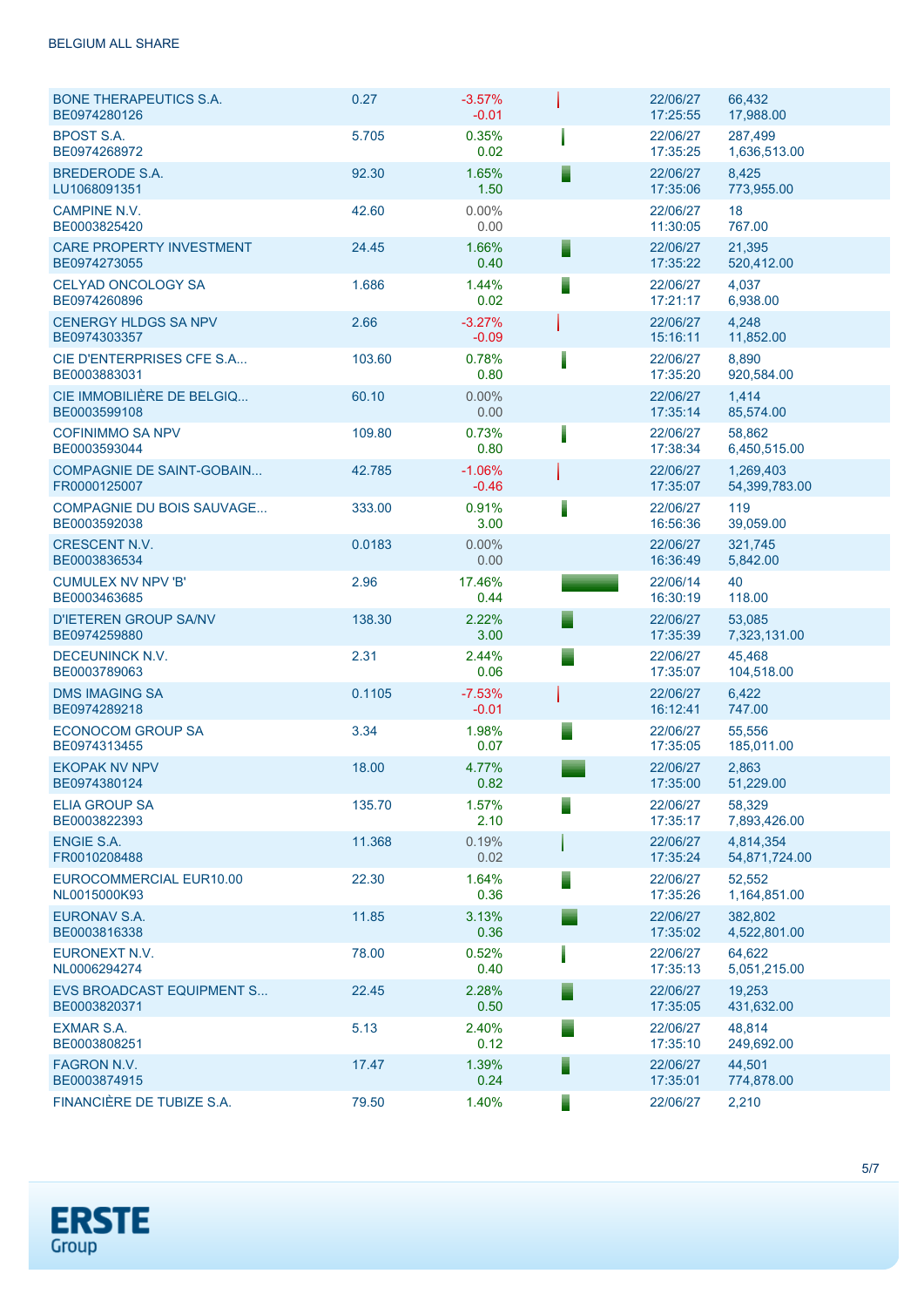| BE0003823409                                         |          | 1.10                | 17:35:12             | 175,639.00                     |
|------------------------------------------------------|----------|---------------------|----------------------|--------------------------------|
| <b>FLORIDIENNE SA</b><br>BE0003215143                | 832.00   | $-0.95%$<br>$-8.00$ | 22/06/27<br>16:30:18 | 5<br>4,154.00                  |
| <b>FLUXYS BELGIUM S.A.</b><br>BE0974265945           | 29.50    | $-1.67%$<br>$-0.50$ | 22/06/27<br>16:49:14 | 7,444<br>223,289.00            |
| <b>FOUNTAIN S.A.</b><br>BE0003752665                 | 1.10     | 10.00%<br>0.10      | 22/06/27<br>16:30:15 | 1,000<br>1,100.00              |
| <b>GALAPAGOS N.V.</b><br>BE0003818359                | 53.08    | 1.61%<br>0.84       | 22/06/27<br>17:35:07 | 216,218<br>11,505,267.00       |
| <b>GIMV</b><br>BE0003699130                          | 53.40    | 1.14%<br>0.60       | 22/06/27<br>17:35:24 | 11,850<br>631,694.00           |
| <b>GREENYARD FOODS S.A.</b><br>BE0003765790          | 7.71     | $-3.50%$<br>$-0.28$ | 22/06/27<br>17:35:27 | 14.790<br>115,773.00           |
| <b>GROUPE BRUXELLES LAMBERT</b><br>BE0003797140      | 81.66    | 1.29%<br>1.04       | 22/06/27<br>17:35:16 | 151,085<br>12,330,572.00       |
| <b>HAMON &amp; CIE INTERNATIONAL</b><br>BE0974352842 | 0.782    | $-1.51%$<br>$-0.01$ | 21/10/28<br>17:35:11 | 1,941<br>1,492.00              |
| <b>HOME INVEST BELGIUM S.A.</b><br>BE0974409410      | 22.055   | 0.20%<br>0.05       | 22/06/27<br>17:35:16 | 4,019<br>88,576.00             |
| <b>HYBRID SOFTWARE GROUP PLC</b><br>GB00BYN5BY03     | 4.80     | 0.84%<br>0.04       | 22/06/27<br>12:51:37 | 849<br>4,214.00                |
| <b>HYLORIS PHARMACEUTICALS S</b><br>BE0974363955     | 14.46    | $-0.28%$<br>$-0.04$ | 22/06/27<br>17:35:29 | 1,509<br>21,885.00             |
| <b>IEP INVEST</b><br>BE0003748622                    | 10.90    | $0.00\%$<br>0.00    | 22/06/27<br>17:35:28 | 5,692<br>62,335.00             |
| <b>IMMO MOURY S.C.A.</b><br>BE0003893139             | 43.60    | 0.00%<br>0.00       | 22/06/27<br>16:30:21 | 630<br>27,114.00               |
| <b>INCLUSIO SA/NV NPV</b><br>BE0974374069            | 15.00    | 2.74%<br>0.40       | 22/06/27<br>09:30:00 | 914<br>13,702.00               |
| ING GROEP N.V.<br>NL0011821202                       | 9.83     | 0.52%<br>0.05       | 22/06/27<br>17:37:18 | 11,974,204<br>118, 131, 464.00 |
| <b>INTERVEST OFFICES &amp; WAREH</b><br>BE0003746600 | 25.50    | $-1.54%$<br>$-0.40$ | 22/06/27<br>17:35:07 | 22,728<br>584,925.00           |
| ION BEAM APPLICATIONS S.A<br>BE0003766806            | 15.20    | $-1.30%$<br>$-0.20$ | 22/06/27<br>17:35:14 | 5,634<br>86,199.00             |
| JENSEN-GROUP N.V.<br>BE0003858751                    | 28.50    | 0.71%<br>0.20       | 22/06/27<br>17:35:24 | 427<br>12,117.00               |
| <b>KBC ANCORA</b><br>BE0003867844                    | 37.00    | 0.49%<br>0.18       | 22/06/27<br>17:35:07 | 43,374<br>1,608,344.00         |
| <b>KBC GROEP</b><br>BE0003565737                     | 56.12    | 0.36%<br>0.20       | 22/06/27<br>17:35:09 | 425,533<br>23,921,895.00       |
| <b>KEYWARE TECHNOLOGIES S.A.</b><br>BE0003880979     | 0.985    | 2.60%<br>0.03       | 22/06/27<br>17:13:29 | 5,211<br>5,306.00              |
| <b>KINEPOLIS GROUP</b><br>BE0974274061               | 47.26    | 0.55%<br>0.26       | 22/06/27<br>17:35:26 | 10,801<br>511,530.00           |
| KONINKLIJKE AHOLD DELHAIZ<br>NL0011794037            | 24.98    | 0.26%<br>0.07       | 22/06/27<br>17:35:04 | 2,157,276<br>54,030,871.00     |
| <b>LOTUS BAKERIES NV</b><br>BE0003604155             | 5,120.00 | 0.59%<br>30.00      | 22/06/27<br>17:35:04 | 403<br>2,081,020.00            |
| <b>MDXHEALTH SA</b><br>BE0003844611                  | 0.722    | 1.69%<br>0.01       | 22/06/27<br>17:35:11 | 52,543<br>38,324.00            |
| <b>MELEXIS N.V.</b><br>BE0165385973                  | 72.05    | 3.08%<br>2.15       | 22/06/27<br>17:35:29 | 23,741<br>1,703,075.00         |
| <b>MIKO NV</b><br>BE0003731453                       | 101.00   | $-1.46%$<br>$-1.50$ | 22/06/27<br>16:30:23 | 78<br>7,878.00                 |